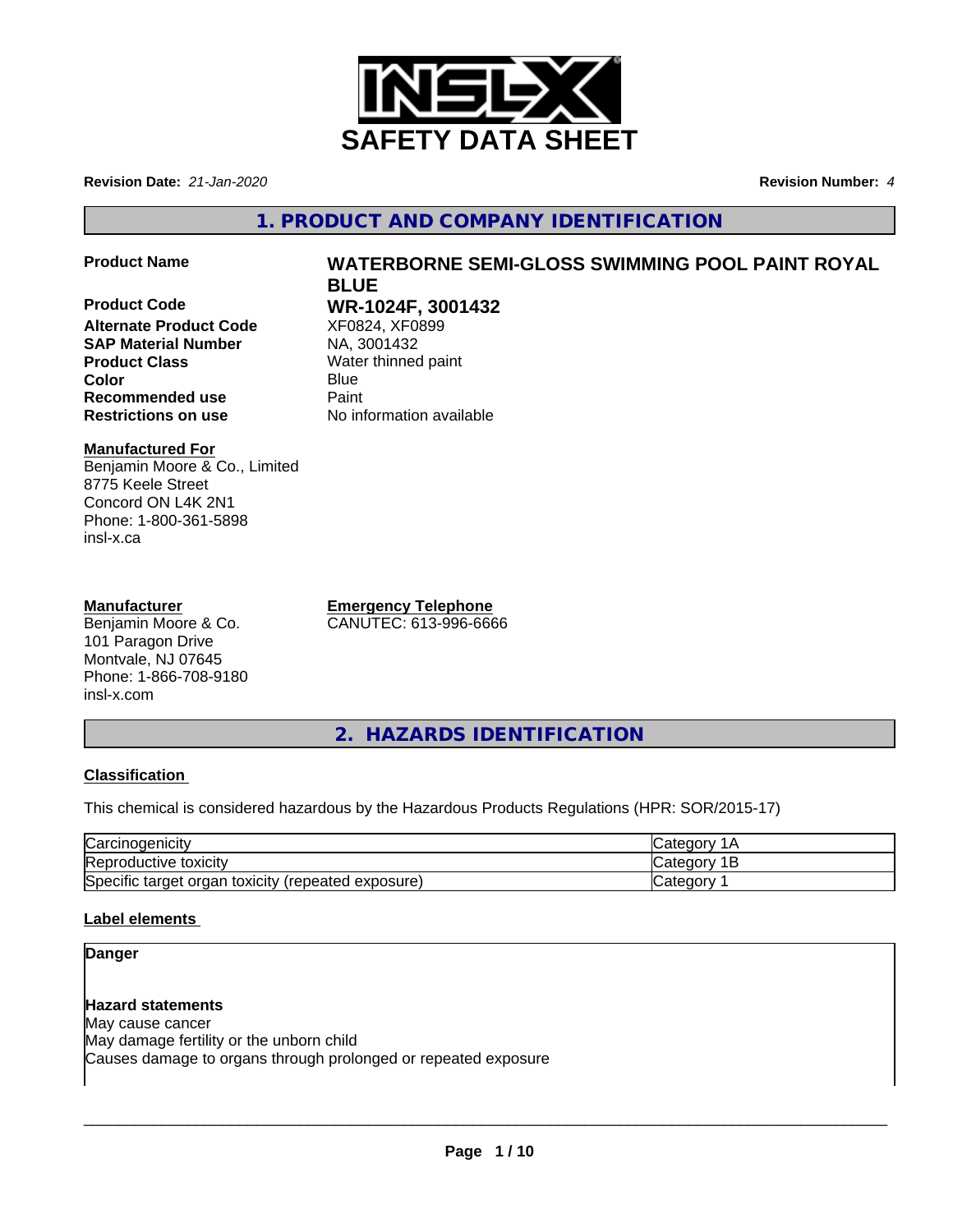

**Odor** little or no odor

## **Precautionary Statements - Prevention**

Obtain special instructions before use Do not handle until all safety precautions have been read and understood Use personal protective equipment as required Do not breathe dust/fume/gas/mist/vapors/spray Wash face, hands and any exposed skin thoroughly after handling Do not eat, drink or smoke when using this product

# **Precautionary Statements - Response**

IF exposed or concerned: Get medical advice/attention

### **Precautionary Statements - Storage**

Store locked up

### **Precautionary Statements - Disposal**

Dispose of contents/container to an approved waste disposal plant

#### **Other information**

No information available

| <b>Chemical name</b>                                                            | <b>CAS No.</b> | Weight-%  | <b>Hazardous Material</b><br>registry number<br>(HMIRA registry #) | Date HMIRA filed and<br>Information Review Act date exemption granted<br>(if applicable) |
|---------------------------------------------------------------------------------|----------------|-----------|--------------------------------------------------------------------|------------------------------------------------------------------------------------------|
| Silica, crystalline                                                             | 14808-60-7     | $7 - 13%$ |                                                                    |                                                                                          |
| Titanium dioxide                                                                | 13463-67-7     | $3 - 7%$  |                                                                    |                                                                                          |
| 2-Butoxyethanol                                                                 | 111-76-2       | $3 - 7%$  |                                                                    |                                                                                          |
| Silica, mica                                                                    | 12001-26-2     | - 5%      |                                                                    |                                                                                          |
| 2,2,4-trimethyl-1,3-pentanediol<br>diisobutyrate                                | 6846-50-0      | 1 - 5%    |                                                                    |                                                                                          |
| Propanoic acid, 2-methyl-,<br>monoester with<br>2,2,4-trimethyl-1,3-pentanediol | 25265-77-4     | 1 - 5%    |                                                                    |                                                                                          |
| 1-Methyl-2-pyrrolidinone                                                        | 872-50-4       | - 5%      |                                                                    |                                                                                          |

# **3. COMPOSITION INFORMATION ON COMPONENTS**

\*The exact percentage (concentration) of composition has been withheld as a trade secret

# **4. FIRST AID MEASURES**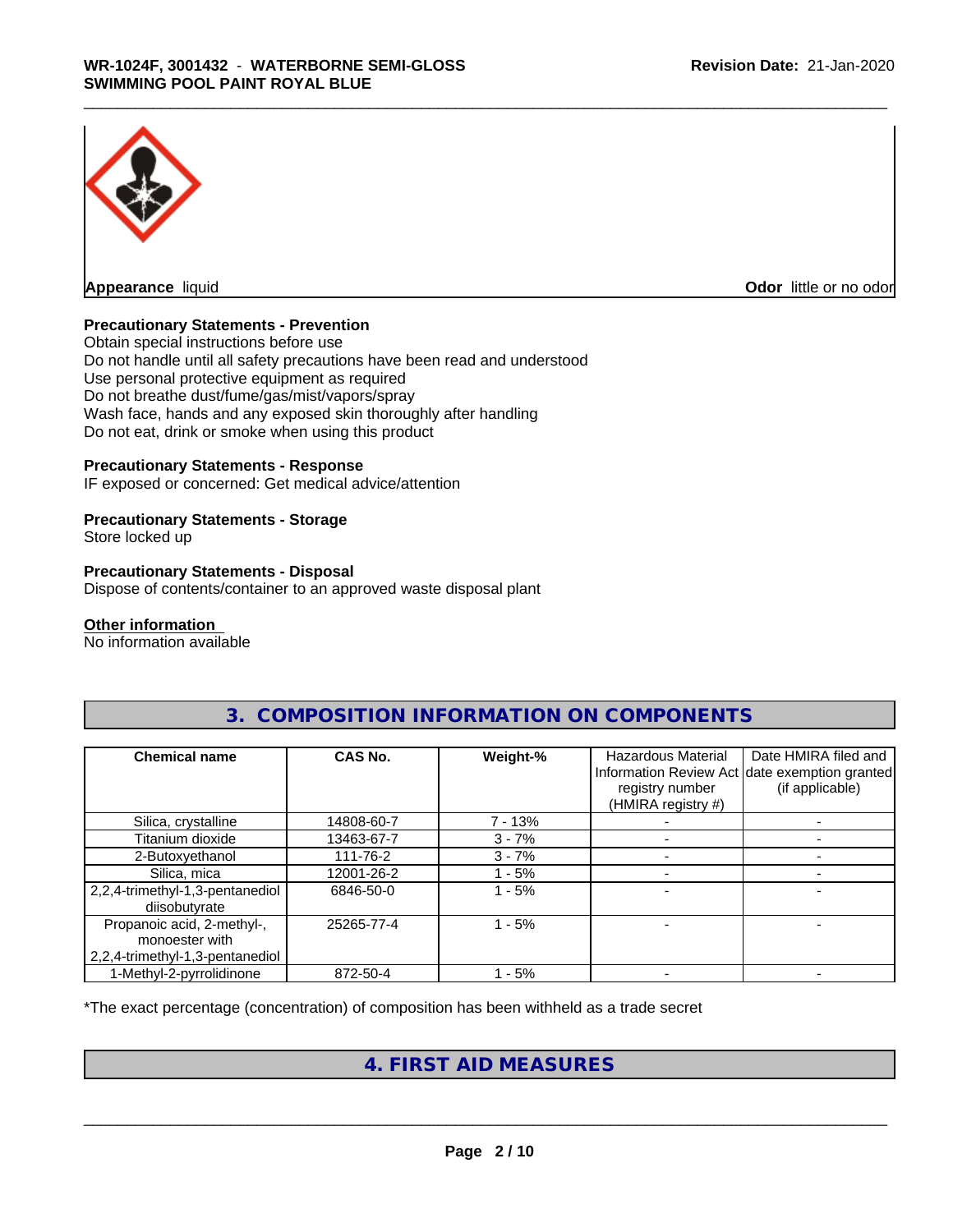| <b>General Advice</b>                  | If symptoms persist, call a physician. Show this safety data<br>sheet to the doctor in attendance.       |
|----------------------------------------|----------------------------------------------------------------------------------------------------------|
| <b>Eye Contact</b>                     | Rinse thoroughly with plenty of water for at least 15<br>minutes and consult a physician.                |
| <b>Skin Contact</b>                    | Wash off immediately with soap and plenty of water while<br>removing all contaminated clothes and shoes. |
| <b>Inhalation</b>                      | Move to fresh air. If symptoms persist, call a physician.                                                |
| Ingestion                              | Clean mouth with water and afterwards drink plenty of<br>water. Consult a physician if necessary.        |
| <b>Most Important Symptoms/Effects</b> | None known.                                                                                              |
| <b>Notes To Physician</b>              | Treat symptomatically.                                                                                   |

**5. FIRE-FIGHTING MEASURES**

| <b>Suitable Extinguishing Media</b>                                                                                                                                                    | Use extinguishing measures that are appropriate to local<br>circumstances and the surrounding environment.                                   |  |  |  |
|----------------------------------------------------------------------------------------------------------------------------------------------------------------------------------------|----------------------------------------------------------------------------------------------------------------------------------------------|--|--|--|
| Protective equipment and precautions for firefighters                                                                                                                                  | As in any fire, wear self-contained breathing apparatus<br>pressure-demand, MSHA/NIOSH (approved or equivalent)<br>and full protective gear. |  |  |  |
| <b>Specific Hazards Arising From The Chemical</b>                                                                                                                                      | Closed containers may rupture if exposed to fire or<br>extreme heat.                                                                         |  |  |  |
| <b>Sensitivity to mechanical impact</b>                                                                                                                                                | No.                                                                                                                                          |  |  |  |
| Sensitivity to static discharge                                                                                                                                                        | No                                                                                                                                           |  |  |  |
| <b>Flash Point Data</b><br>Flash point (°F)<br>Flash Point (°C)<br><b>Method</b><br><b>Flammability Limits In Air</b><br>Lower flammability limit:<br><b>Upper flammability limit:</b> | Not applicable<br>Not applicable<br>Not applicable<br>Not applicable<br>Not applicable                                                       |  |  |  |
| Health: 2<br><b>Flammability: 0</b><br>NFPA                                                                                                                                            | Instability: 0<br><b>Special: Not Applicable</b>                                                                                             |  |  |  |
| <b>NFPA Legend</b><br>0 - Not Hazardous<br>1 - Slightly<br>2 - Moderate<br>3 - High<br>4 - Severe                                                                                      |                                                                                                                                              |  |  |  |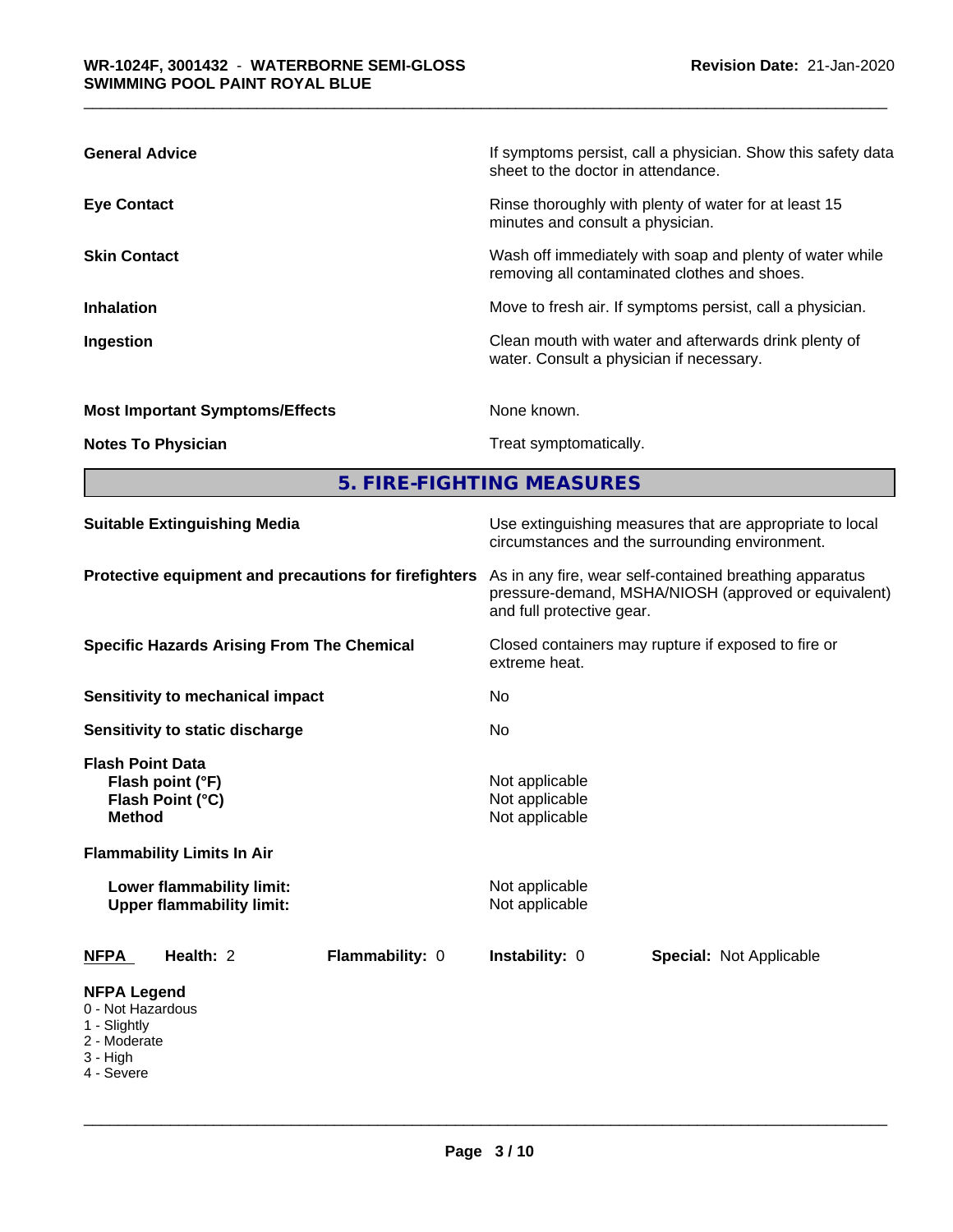*The ratings assigned are only suggested ratings, the contractor/employer has ultimate responsibilities for NFPA ratings where this system is used.*

*Additional information regarding the NFPA rating system is available from the National Fire Protection Agency (NFPA) at www.nfpa.org.*

# **6. ACCIDENTAL RELEASE MEASURES**

**Personal Precautions Precautions** Avoid contact with skin, eyes and clothing. Ensure adequate ventilation.

**Other Information Discription Prevent further leakage or spillage if safe to do so.** 

**Environmental precautions** See Section 12 for additional Ecological Information.

**Methods for Cleaning Up Example 20 Soak** up with inert absorbent material. Sweep up and shovel into suitable containers for disposal.

# **7. HANDLING AND STORAGE**

**Handling Handling Avoid contact with skin, eyes and clothing. Avoid breathing** vapors, spray mists or sanding dust. In case of insufficient ventilation, wear suitable respiratory equipment.

**Storage Keep container tightly closed.** Keep out of the reach of

**Incompatible Materials** Noinformation available

**8. EXPOSURE CONTROLS/PERSONAL PROTECTION**

children.

#### **Exposure Limits**

| <b>Chemical name</b>     | <b>ACGIH TLV</b>                                  | <b>Alberta</b>                    | <b>British Columbia</b>                       | <b>Ontario</b>                 | Quebec                                |
|--------------------------|---------------------------------------------------|-----------------------------------|-----------------------------------------------|--------------------------------|---------------------------------------|
| Silica, crystalline      | TWA: 0.025 mg/m <sup>3</sup>                      | $0.025$ mg/m <sup>3</sup> - TWA   | $0.025$ mg/m <sup>3</sup> - TWA               | $0.10$ mg/m <sup>3</sup> - TWA | $0.1$ mg/m <sup>3</sup> - TWAEV       |
|                          | respirable particulate                            |                                   |                                               |                                |                                       |
|                          | matter                                            |                                   |                                               |                                |                                       |
| Titanium dioxide         | TWA: $10 \text{ mg/m}^3$                          | 10 mg/m $3$ - TWA                 | 10 mg/m $3$ - TWA<br>$3 \text{ mg/m}^3$ - TWA | 10 mg/m $3$ - TWA              | $10 \text{ mg/m}^3$ - TWAEV           |
| 2-Butoxyethanol          | TWA: 20 ppm                                       | 20 ppm - TWA<br>97 mg/m $3$ - TWA | 20 ppm - TWA                                  | 20 ppm - TWA                   | 20 ppm - TWAEV<br>97 mg/m $3$ - TWAEV |
| Silica, mica             | TWA: $3 \text{ mg/m}^3$<br>respirable particulate | $3$ mg/m <sup>3</sup> - TWA       | $3$ mg/m <sup>3</sup> - TWA                   | $3$ mg/m <sup>3</sup> - TWA    | 3 mg/m <sup>3</sup> - TWAEV           |
|                          | matter                                            |                                   |                                               |                                |                                       |
| 1-Methyl-2-pyrrolidinone | N/E                                               | N/E                               | N/E                                           | 400 mg/m $3$ - TWA             | N/E                                   |

#### **Legend**

ACGIH - American Conference of Governmental Industrial Hygienists Alberta - Alberta Occupational Exposure Limits British Columbia - British Columbia Occupational Exposure Limits Ontario - Ontario Occupational Exposure Limits Quebec - Quebec Occupational Exposure Limits

N/E - Not established

**Engineering Measures Ensure adequate ventilation, especially in confined areas.** 

### **Personal Protective Equipment**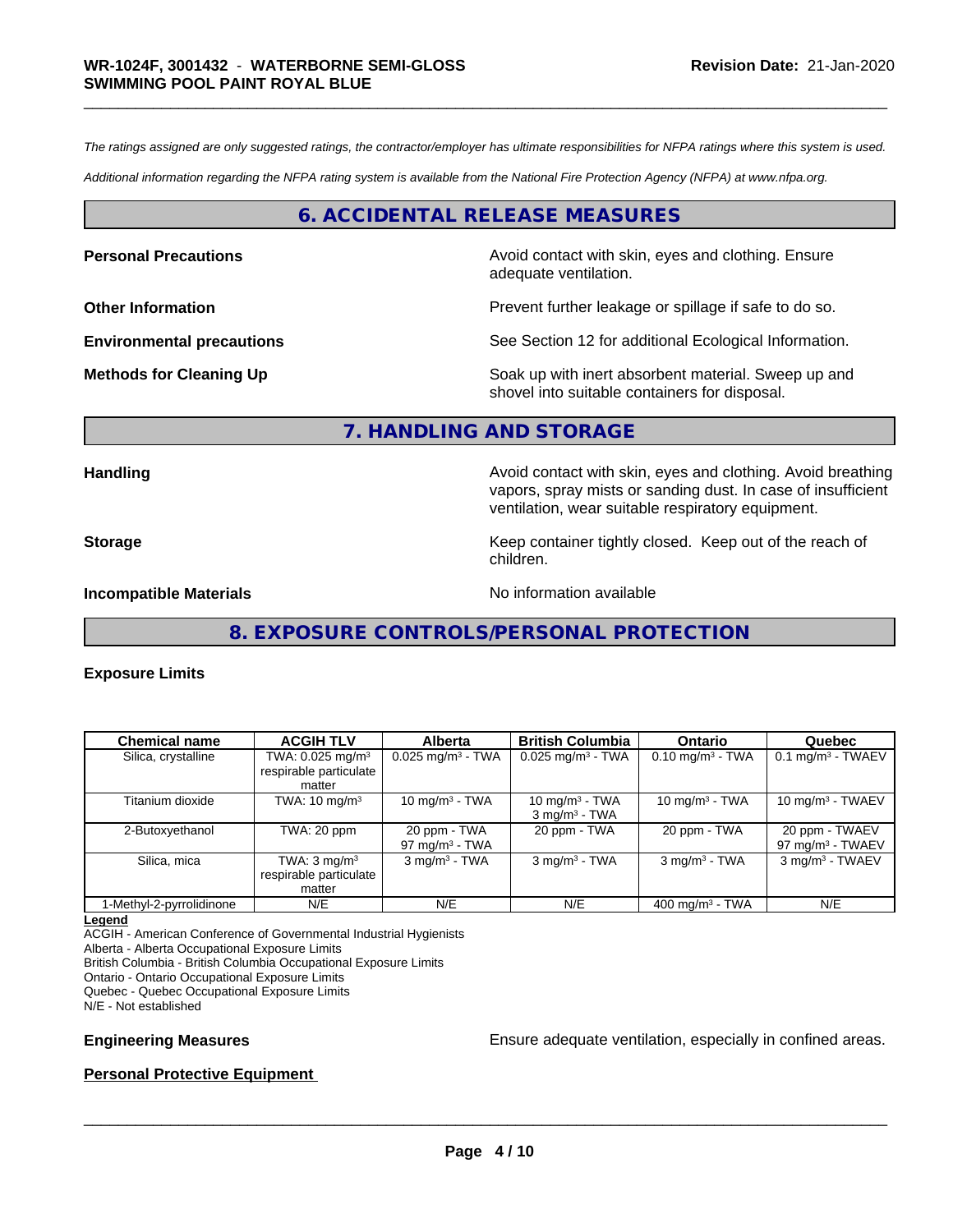**Eye/Face Protection**<br> **Safety glasses with side-shields.**<br> **Skin Protection** 

**Skin Protection**<br> **Respiratory Protection**<br> **Respiratory Protection**<br> **Protective gloves and impervious clothing.**<br>
In operations where exposure limits are ex-In operations where exposure limits are exceeded, use a NIOSH approved respirator that has been selected by a technically qualified person for the specific work conditions. When spraying the product or applying in confined areas, wear a NIOSH approved respirator specified for paint spray or organic vapors.

#### **Hygiene Measures Avoid contact with skin, eyes and clothing. Remove and Avoid contact with skin, eyes and clothing. Remove and** wash contaminated clothing before re-use. Wash thoroughly after handling.

# **9. PHYSICAL AND CHEMICAL PROPERTIES**

**Appearance** liquid **Odor** little or no odor **Odor Threshold** No information available **Density (Ibs/gal)** 9.65 - 9.75 **Specific Gravity** 1.16 - 1.18 **pH pH**  $\blacksquare$ **Viscosity (cps)** No information available Notice 1, 1999 **Solubility(ies)** No information available in the solution of the solution of the solution available in the solution of the solution of the solution of the solution of the solution of the solution of the solution of the so **Water solubility Water solubility Water solubility Water solubility Water solubility Water solution Evaporation Rate No information available No information available Vapor pressure** No information available **Vapor density Vapor density No information available Wt. % Solids** 40 - 50<br> **Vol. % Solids** 30 - 40 **Vol. % Solids Wt. % Volatiles** 50 - 60 **Vol. % Volatiles** 60 - 70 **VOC Regulatory Limit (g/L)** < 340 **Boiling Point (°F)** 212 **Boiling Point (°C)** 100 **Freezing point (°F)** 32 **Freezing Point (°C)** 0 **Flash point (°F)** Not applicable **Flash Point (°C)** Not applicable **Method**<br> **Flammability (solid, gas)**<br> **Commability (solid, gas)**<br>
Mot applicable **Flammability (solid, gas)**<br> **Upper flammability limit:**<br>
Upper flammability limit: **Upper flammability limit: Lower flammability limit:**<br> **Autoignition Temperature (°F)** Not applicable available and the Mustafable and Mustafable and Mustafable and Mu **Autoignition Temperature (°F)**<br> **Autoignition Temperature (°C)** No information available **Autoignition Temperature (°C) Decomposition Temperature (°F)** No information available **Decomposition Temperature (°C)** No information available **Partition coefficient** No information available

# **10. STABILITY AND REACTIVITY**

**Reactivity** Not Applicable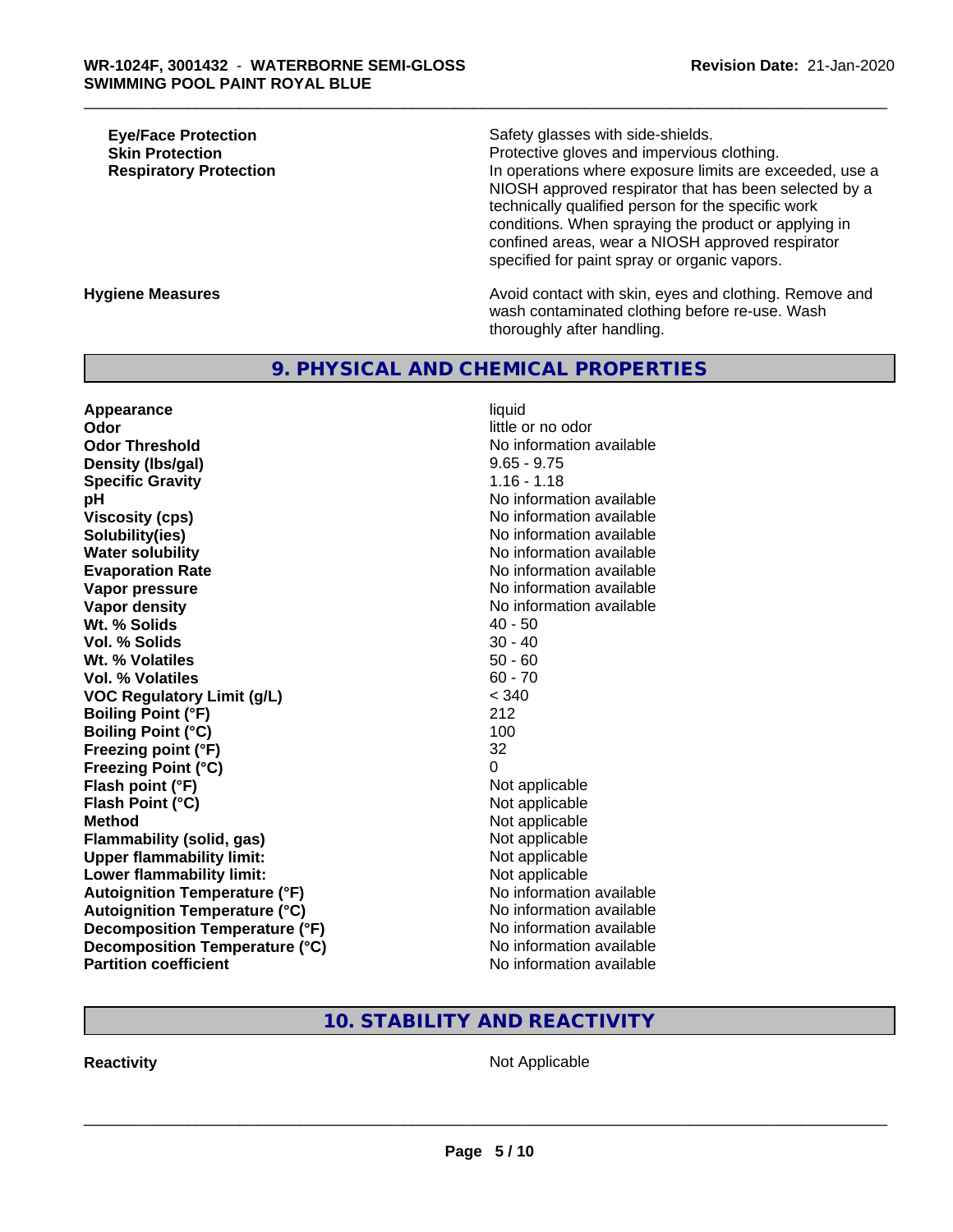| <b>Chemical Stability</b>                 | Stable under normal conditions.          |
|-------------------------------------------|------------------------------------------|
| <b>Conditions to avoid</b>                | Prevent from freezing.                   |
| <b>Incompatible Materials</b>             | No materials to be especially mentioned. |
| <b>Hazardous Decomposition Products</b>   | None under normal use.                   |
| <b>Possibility of hazardous reactions</b> | None under normal conditions of use.     |

# **11. TOXICOLOGICAL INFORMATION**

### **Product Information Information on likely routes of exposure**

**Principal Routes of Exposure** Eye contact, skin contact and inhalation. **Acute Toxicity<br>Product Information No information available <u>Symptoms related to the physical, chemical and toxicological characteristics</u> Symptoms** No information available **Delayed and immediate effects as well as chronic effects from short and long-term exposure Eye contact Exercise Solution** May cause slight irritation

| <b>Skin contact</b>             | Substance may cause slight skin irritation. Prolonged or                           |
|---------------------------------|------------------------------------------------------------------------------------|
|                                 | repeated contact may dry skin and cause irritation.                                |
| <b>Inhalation</b>               | May cause irritation of respiratory tract.                                         |
| Ingestion                       | Ingestion may cause gastrointestinal irritation, nausea,<br>vomiting and diarrhea. |
| <b>Sensitization</b>            | No information available.                                                          |
| <b>Neurological Effects</b>     | No information available.                                                          |
| <b>Mutagenic Effects</b>        | No information available.                                                          |
| <b>Reproductive Effects</b>     | May damage fertility or the unborn child.                                          |
| <b>Developmental Effects</b>    | No information available.                                                          |
| <b>Target organ effects</b>     | No information available.                                                          |
| <b>STOT - single exposure</b>   | No information available.                                                          |
| <b>STOT - repeated exposure</b> | Causes damage to organs through prolonged or repeated<br>exposure if inhaled.      |
| Other adverse effects           | No information available.                                                          |
| <b>Aspiration Hazard</b>        | No information available.                                                          |
|                                 |                                                                                    |

**Numerical measures of toxicity**

**The following values are calculated based on chapter 3.1 of the GHS document**

| ATEmix (oral)                 | 7425 mg/kg  |
|-------------------------------|-------------|
| <b>ATEmix (dermal)</b>        | 18499 ma/ka |
| ATEmix (inhalation-dust/mist) | 495.4 mg/L  |
| ATEmix (inhalation-vapor)     | 194.7 mg/L  |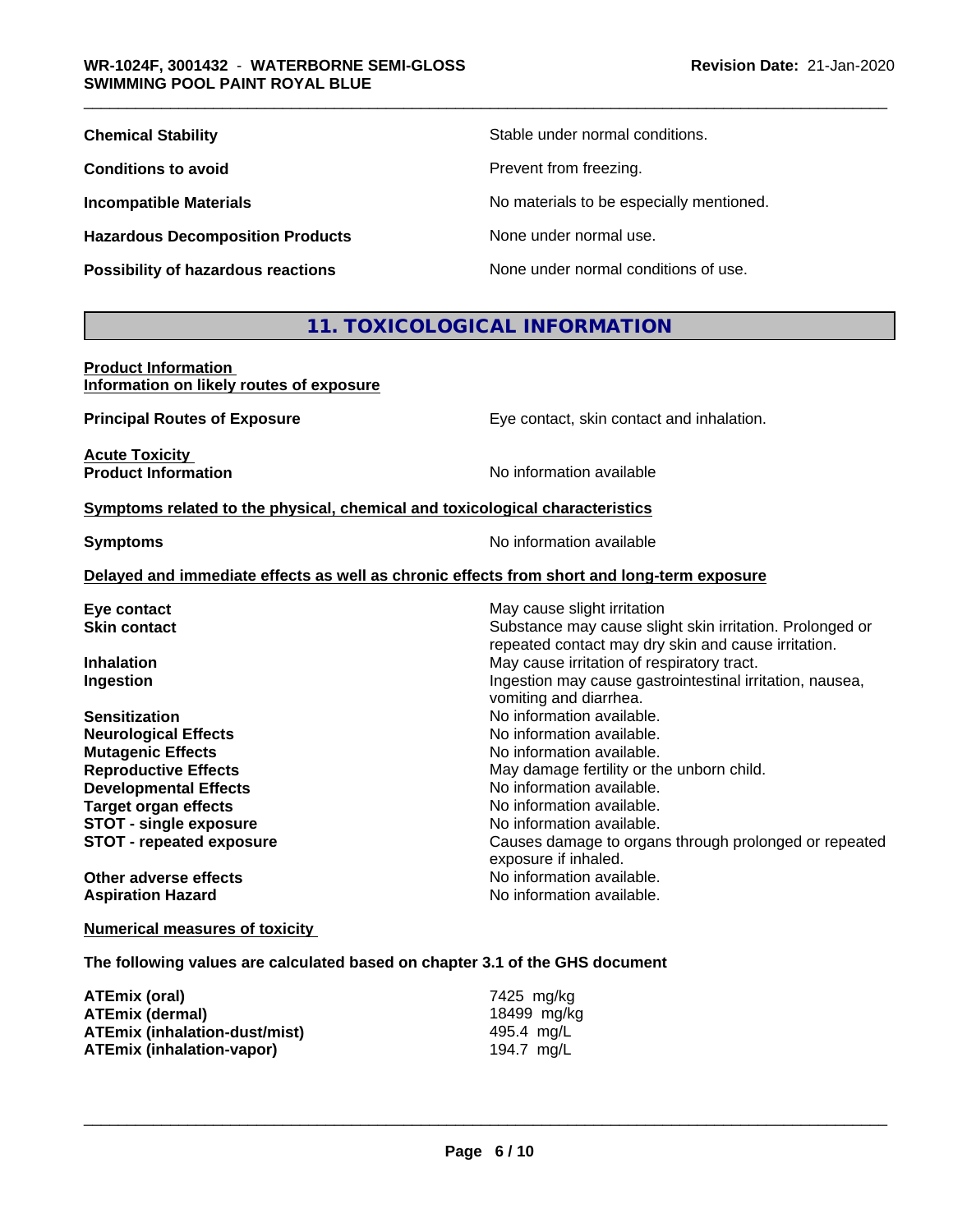# **Component Information**

| Chemical name                                                                                 | Oral LD50             | Dermal LD50             | Inhalation LC50        |
|-----------------------------------------------------------------------------------------------|-----------------------|-------------------------|------------------------|
| Titanium dioxide<br>13463-67-7                                                                | $> 10000$ mg/kg (Rat) |                         |                        |
| 2-Butoxyethanol<br>111-76-2                                                                   | $= 1300$ mg/kg (Rat)  | $>$ 2000 mg/kg (Rabbit) | > 4.9 mg/L (Rat) 3H    |
| $2,2,4$ -trimethyl-1,3-pentanediol<br>diisobutyrate<br>6846-50-0                              | $>$ 3200 mg/kg (Rat)  |                         | $> 5.3$ mg/L (Rat) 6 h |
| Propanoic acid, 2-methyl-,<br>monoester with<br>2,2,4-trimethyl-1,3-pentanediol<br>25265-77-4 | $=$ 3200 mg/kg (Rat)  | $> 15200$ mg/kg (Rat)   |                        |
| 1-Methyl-2-pyrrolidinone<br>872-50-4                                                          | $=$ 3914 mg/kg (Rat)  | $= 8$ g/kg (Rabbit)     | $> 5.1$ mg/L (Rat) 4 h |

### **Carcinogenicity**

*The information below indicateswhether each agency has listed any ingredient as a carcinogen:.*

| <b>Chemical name</b> | <b>IARC</b>                    | <b>NTP</b>             |
|----------------------|--------------------------------|------------------------|
|                      | 1 - Human Carcinogen           | Known Human Carcinogen |
| Silica, crystalline  |                                |                        |
|                      | 2B - Possible Human Carcinogen |                        |
| l Titanium dioxide   |                                |                        |

• Crystalline Silica has been determined to be carcinogenic to humans by IARC (1) when in respirable form. Risk of cancer depends on duration and level of inhalation exposure to spray mist or dust from sanding the dried paint.

• Although IARC has classified titanium dioxide as possibly carcinogenic to humans (2B), their summary concludes: "No significant exposure to titanium dioxide is thought to occur during the use of products in which titanium dioxide is bound to other materials, such as paint."

### **Legend**

IARC - International Agency for Research on Cancer NTP - National Toxicity Program OSHA - Occupational Safety & Health Administration

**12. ECOLOGICAL INFORMATION**

# **Ecotoxicity Effects**

The environmental impact of this product has not been fully investigated.

# **Product Information**

### **Acute Toxicity to Fish**

No information available

### **Acute Toxicity to Aquatic Invertebrates**

No information available

### **Acute Toxicity to Aquatic Plants**

No information available

# **Persistence / Degradability**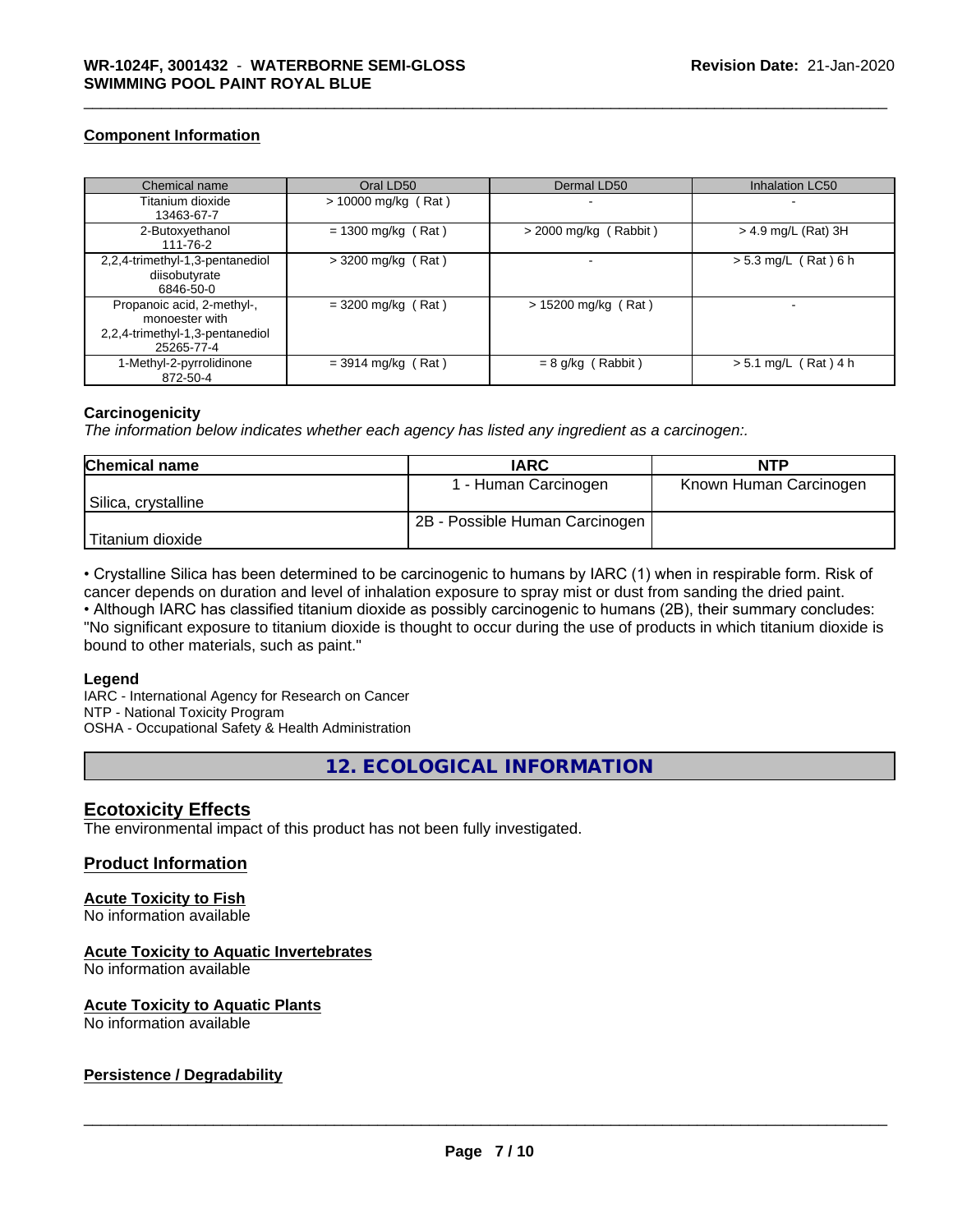No information available.

#### **Bioaccumulation**

There is no data for this product.

### **Mobility in Environmental Media**

No information available.

#### **Ozone**

No information available

# **Component Information**

#### **Acute Toxicity to Fish**

Titanium dioxide  $LC50:$  > 1000 mg/L (Fathead Minnow - 96 hr.) 2-Butoxyethanol LC50: 1490 mg/L (Bluegill sunfish - 96 hr.)

### **Acute Toxicity to Aquatic Invertebrates**

No information available

## **Acute Toxicity to Aquatic Plants**

No information available

**13. DISPOSAL CONSIDERATIONS**

Waste Disposal Method **Dispose of in accordance with federal, state, provincial,** and local regulations. Local requirements may vary, consult your sanitation department or state-designated environmental protection agency for more disposal options.

# **14. TRANSPORT INFORMATION**

**TDG** Not regulated

**ICAO / IATA** Not regulated

**IMDG / IMO** Not regulated

# **15. REGULATORY INFORMATION**

**International Inventories**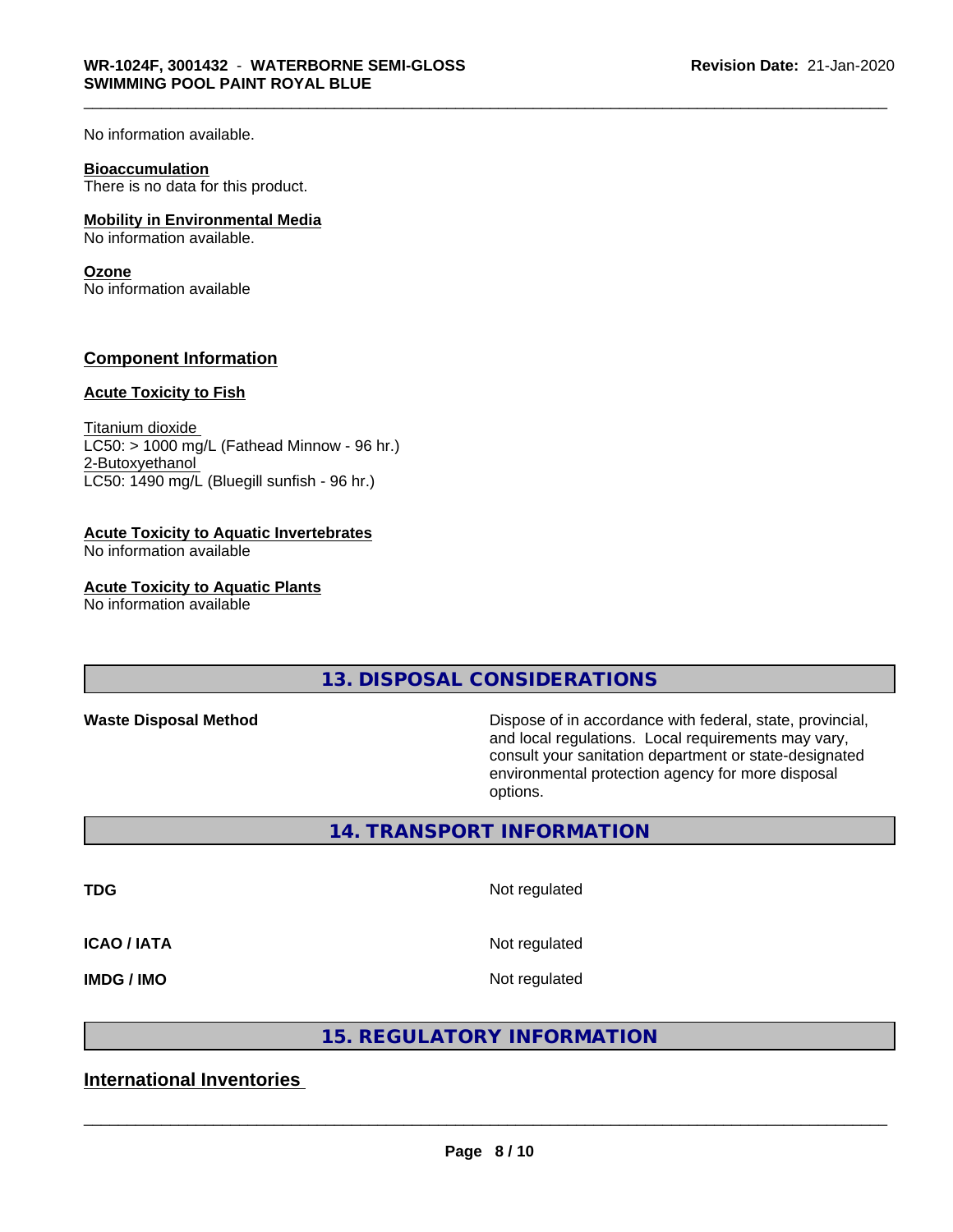| <b>TSCA: United States</b> | Yes - All components are listed or exempt. |
|----------------------------|--------------------------------------------|
| <b>DSL: Canada</b>         | Yes - All components are listed or exempt. |

# **National Pollutant Release Inventory (NPRI)**

#### **NPRI Parts 1- 4**

This product contains the following Parts 1-4 NPRI chemicals:

| <b>Chemical name</b>     | <b>CAS No.</b> | Weight-% | <b>NPRI Parts 1-4</b> |  |
|--------------------------|----------------|----------|-----------------------|--|
| 2-Butoxyethanol          | 111-76-2       | 7%       | .istec                |  |
| 1-Methyl-2-pyrrolidinone | 872-50-4       | 5%       | .isted                |  |

#### **NPRI Part 5**

This product contains the following NPRI Part 5 Chemicals:

| <b>Chemical name</b> | CAS No.      | Weight-% | <b>NPRI Part 5</b> |
|----------------------|--------------|----------|--------------------|
| 2-Butoxyethanol      | $1 - 76 - 2$ | 7%       | .isted             |

### **WHMIS Regulatory Status**

This product has been classified in accordance with the hazard criteria of the Hazardous Products Regulations (HPR) and the SDS contains all the information required by the HPR.



X - Consult your supervisor or S.O.P. for "Special" handling instructions.

*Note: The PPE rating has intentionally been left blank. Choose appropriate PPE that will protect employees from the hazards the material will present under the actual normal conditions of use.*

*Caution: HMISÒ ratings are based on a 0-4 rating scale, with 0 representing minimal hazards or risks, and 4 representing significant hazards or risks. Although HMISÒ ratings are not required on MSDSs under 29 CFR 1910.1200, the preparer, has chosen to provide them. HMISÒ ratings are to be used only in conjunction with a fully implemented HMISÒ program by workers who have received appropriate HMISÒ training. HMISÒ is a registered trade and service mark of the NPCA. HMISÒ materials may be purchased exclusively from J. J. Keller (800) 327-6868.*

 **WARNING!** If you scrape, sand, or remove old paint, you may release lead dust. LEAD IS TOXIC. EXPOSURE TO LEAD DUST CAN CAUSE SERIOUS ILLNESS, SUCH AS BRAIN DAMAGE, ESPECIALLY IN CHILDREN. PREGNANT WOMEN SHOULD ALSO AVOID EXPOSURE.Wear a NIOSH approved respirator to control lead exposure. Clean up carefully with a HEPA vacuum and a wet mop. Before you start, find out how to protect yourself and your family by logging onto Health Canada at

http://www.hc-sc.gc.ca/ewh-semt/contaminants/lead-plomb/asked\_questions-questions\_posees-eng.php.